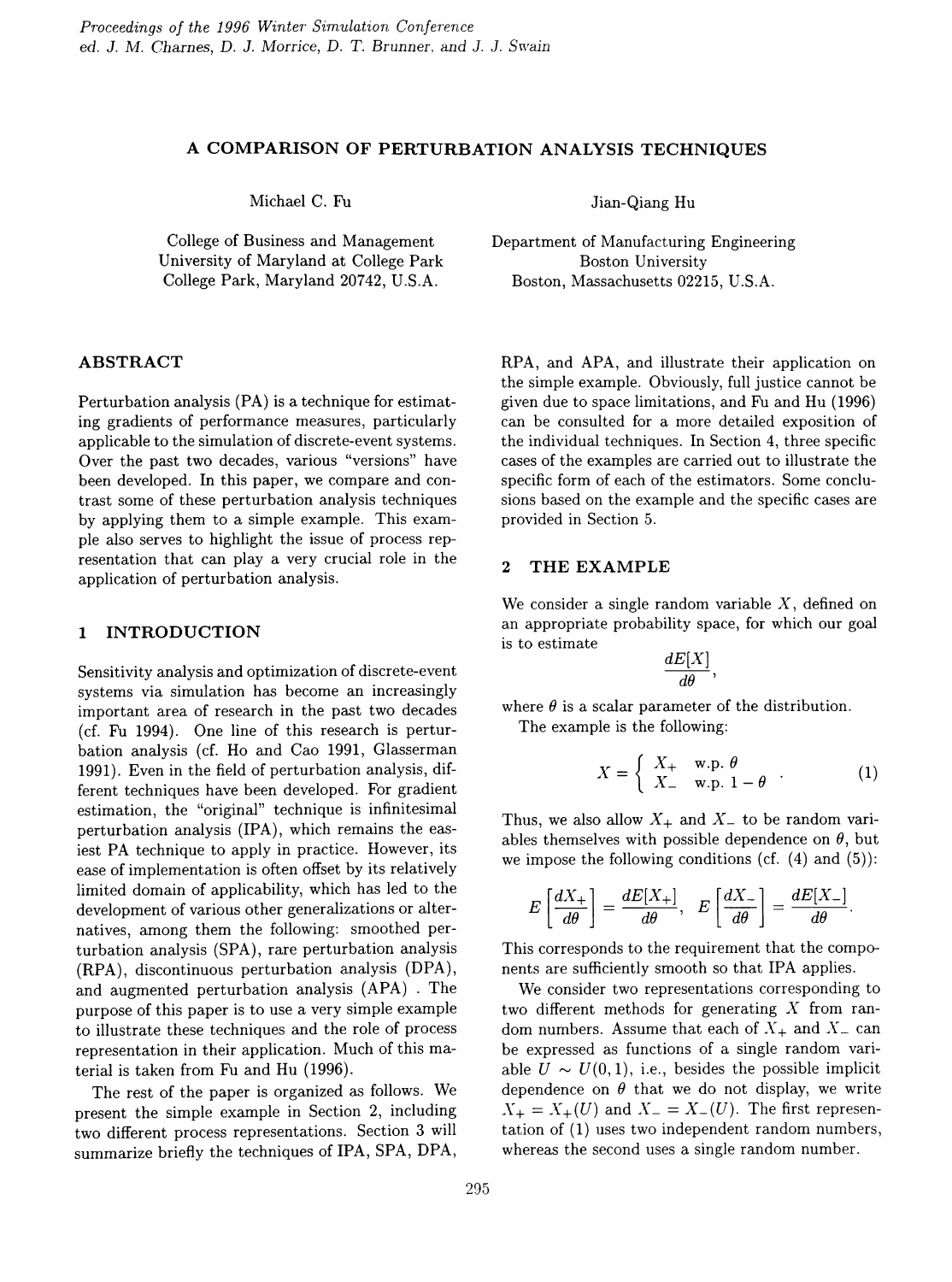$$
X = \begin{cases} X_+(U_2) & \text{if } U_1 \le \theta \\ X_-(U_2) & \text{if } U_1 > \theta \end{cases} . \tag{2}
$$

Representation 2:

$$
X = \begin{cases} X_+(U_1/\theta) & \text{if } U_1 \le \theta \\ X_-(\frac{1-U_1}{1-\theta}) & \text{if } U_1 > \theta \end{cases} . \tag{3}
$$

### 3 PA TECHNIQUES

In this section, we apply in turn the various PA techniques to our example after a very brief discussion of each. To keep things simple, we will limit the discussion of the techniques to a single random variable *X,* as in the example. Recall that our goal is to estimate

$$
\frac{dE[X]}{d\theta}.
$$

For discrete-event systems,  $\theta$  can be more general. For example, it could represent a vector operating parameters such as the re-order point and order quantity in an inventory control system.

### 3.1 IPA

We will denote a sample point by  $\omega$  with corresponding random variable value  $X(\omega)$ . The IPA estimator is simply the sample path derivative of the quantity of interest, defined by

$$
\frac{dX(\theta,\omega)}{d\theta} = \lim_{\Delta\theta \to 0} \frac{X(\theta + \Delta\theta,\omega) - X(\theta,\omega)}{\Delta\theta}.
$$
 (4)

Thus, for the IPA estimator to be an unbiased gradient estimator, we need

$$
\frac{dE[X]}{d\theta} = E\left[\frac{dX}{d\theta}\right],\tag{5}
$$

i.e., it becomes a question of an interchange of expectation and limit:

$$
\lim_{\Delta \theta \to 0} E[g_{\Delta \theta}] = E\left[\lim_{\Delta \theta \to 0} g_{\Delta \theta}\right],
$$
  
where 
$$
g_{\Delta \theta} = \frac{X(\theta + \Delta \theta) - X(\theta)}{\Delta \theta}.
$$

For our example, the IPA estimator is obtained by simply taking the derivatives in Equations (2) and (3) to obtain the following.

Representation 1:

$$
\frac{dX}{d\theta} = \begin{cases} \frac{d}{d\theta} X_+(U_2) & \text{if } U_1 \leq \theta \\ \frac{d}{d\theta} X_-(U_2) & \text{if } U_1 > \theta \end{cases}.
$$

# Representation 1: Representation 2:

$$
\frac{dX}{d\theta} = \begin{cases} \frac{d}{d\theta}X_+(U_1/\theta) & \text{if } U_1 \leq \theta \\ \frac{d}{d\theta}X_-( (1-U_1)/(1-\theta)) & \text{if } U_1 > \theta \end{cases}
$$

In general, these sample derivatives are biased, i.e., they do not satisfy Equation (5). We now establish necessary and sufficient conditions for their unbiasedness.

Rewriting the representations in terms of indicator functions, we have

$$
X = X_{+}(U_{2})\mathbf{1}\{U_{1} \leq \theta\} + X_{-}(U_{2})\mathbf{1}\{U_{1} > \theta\},\
$$

$$
X = X_{+}(U_{1}/\theta) \mathbf{1}\{U_{1} \leq \theta\} + X_{-}((1-U_{1})/(1-\theta))\mathbf{1}\{U_{1} > \theta\}
$$

where  $1\{\cdot\}$  is the set indicator function. In the first representation, we can uncouple to get

$$
E[X] = \theta E[X_+(U_2)] + (1 - \theta)E[X_-(U_2)],
$$

so that differentiation yields

$$
\frac{dE[X]}{d\theta} = \theta \frac{dE[X_{+}]}{d\theta} + E[X_{+}]
$$

$$
+ (1 - \theta) \frac{dE[X_{-}]}{d\theta} - E[X_{-}]
$$

$$
= E\left[\frac{dX}{d\theta}\right] + E[X_{+} - X_{-}],
$$

the latter following from our assumption on  $X_+$  and *X\_.* Thus, we have the following result:

Proposition 1 For Representation 1, a necessary and sufficient condition for unbiasedness of IPA is given by:

$$
E[X_{+}-X_{-}]=0.
$$

In addition, the unbiasedness of subsequent SPA estimators imply the following corresponding result for Representation 2:

Proposition 2 For Representation 2, a necessary and sufficient condition for unbiasedness of IPA is given by:

$$
X_{+}(1) = X_{-}(1).
$$

i.e.,  $X$  is a.s. continuous across its breakpoint.

Note that  $X_+(1)$  and  $X_-(1)$  correspond to setting  $U_1 = \theta$  for Representation 2.

The techniques SPA, RPA, DPA, and APA can be applied even when the interchange equation (5) is not satisfied. We now consider each of these in turn.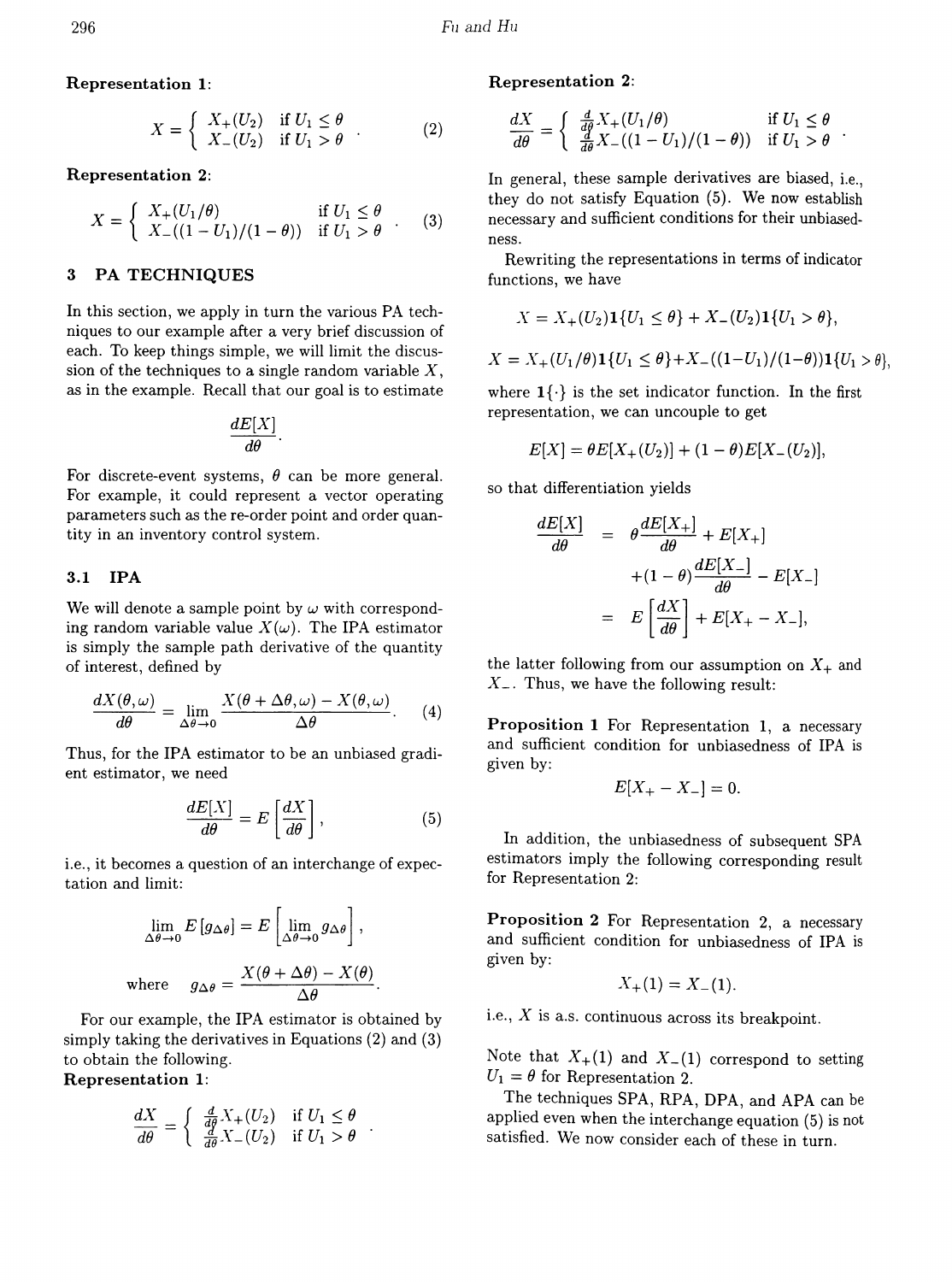### 3.2 SPA

SPA uses conditional expectation to derive alternative estimators for which a modified version of the interchange equation is satisfied. Introduced by Gong and Ho (1987), this technique has been developed into a very general methodology in the generalized semi-Markov process (GSMP) framework, e.g., Fu and Hu (1992) and Dai and Ho (1995). The resulting estimator contains an IPA term (possibly 0) and a conditional contribution that is the product of a probability rate term and a conditional performance difference term. We illustrate the estimator on the example.

Let  $Y = \mathbf{1}{U_1 \leq \theta}$ . Then, Y is a Bernoulli random variable with parameter  $\theta$ , i.e.,  $P(Y = 1) = \theta$ and  $P(Y = 0) = 1 - \theta$ . We first consider the righthand (RH) derivative, i.e.,  $\Delta\theta > 0$ . If  $Y = 1$ , then there is no possibility of a change to  $Y = 0$  from the perturbation  $\Delta\theta$ , since

$$
P(U_1 > \theta + \Delta\theta | U_1 \leq \theta) = 0, \ \ \Delta\theta > 0.
$$

However, if  $Y = 0$ , then we have

$$
P(U_1 \leq \theta + \Delta\theta | U_1 > \theta) = \frac{\Delta\theta}{1-\theta}.
$$

and the probability rate term is given by

$$
\lim_{\Delta\theta\to 0^+}\frac{P(U_1\leq\theta+\Delta\theta|U_1>\theta)}{\Delta\theta}=\frac{1}{1-\theta}.
$$

Similarly, for the left-hand (LH) derivative,  $\Delta \theta < 0$ , the probability rate term is given by  $1/\theta$ .

The conditional difference term is given by

$$
X(U_1 \to \theta^-) - X(U_1 \to \theta^+),
$$

which depends on the representation used.

Thus, for our example, we have the following SPA derivative estimators:

Representation 1 (LH and RH, respectively):

$$
\frac{dX}{d\theta} + \frac{1}{\theta} \left( X_+(U_2) - X_-(U_2) \right) \mathbf{1} \{ U_1 \le \theta \}, \quad (6)
$$

$$
\frac{dX}{d\theta} + \frac{1}{1-\theta} \left( X_+(U_2) - X_-(U_2) \right) \mathbf{1} \{ U_1 > \theta \}. \tag{7}
$$

Representation 2 (LH and RH, respectively):

$$
\frac{dX}{d\theta} + \frac{1}{\theta} \left( X_+(1) - X_-(1) \right) \mathbf{1} \{ U_1 \le \theta \}, \tag{8}
$$

$$
\frac{dX}{d\theta} + \frac{1}{1-\theta} \left( X_+(1) - X_-(1) \right) \mathbf{1} \{ U_1 > \theta \}. \tag{9}
$$

### 3.3 RPA

Intuitively, IPA corresponds to the case where small perturbations in the parameter cause small perturbations in the output random variable. In contrast, RPA corresponds to the case where small perturbations in the parameter cause no change in the output random variable much of the time, and the "rare" times when a change does occur results in a relatively large change in the output random variable. First introduced by Brémaud and Vázquez-Abad (1992), a maximal coupling interpretation was provided in Brémaud (1993), which is presented here.

Letting  $f_{\theta}$  represent the p.d.f. of X and defining

$$
g_{\theta}(\Delta\theta, x) = \frac{\min(f_{\theta}(x), f_{\theta + \Delta\theta}(x))}{1 - \delta_{\theta}(\Delta\theta)},
$$
  

$$
g_{\theta}^{1}(\Delta\theta, x) = \frac{(f_{\theta}(x) - f_{\theta + \Delta\theta}(x))^{+}}{\delta_{\theta}(\Delta\theta)},
$$
  

$$
g_{\theta}^{2}(\Delta\theta, x) = \frac{(f_{\theta + \Delta\theta}(x) - f_{\theta}(x))^{+}}{\delta_{\theta}(\Delta\theta)},
$$
  
where  $\delta_{\theta}(\Delta\theta) = \frac{1}{2} \int |f_{\theta + \Delta\theta}(x) - f_{\theta}(x)| dx,$ 

the main result is the following. If

$$
\delta_{\theta}^{'} = \lim_{\Delta \theta \to 0^{+}} \frac{\delta_{\theta}(\Delta \theta)}{\Delta \theta} \quad \text{exists,}
$$

and the c.d.f.'s corresponding to densities  $g_{\theta}(\Delta\theta, \cdot), g_{\theta}^1(\Delta\theta, \cdot), g_{\theta}^2(\Delta\theta, \cdot)$ , converge weakly to c.d.f.'s  $F_{\theta}(\cdot), G_{\theta}^1(\cdot), G_{\theta}^2(\cdot),$  respectively, as  $\Delta\theta \to 0^+,$ then

$$
\delta_{\theta}'[V^{(2)} - V^{(1)}] \tag{10}
$$

is an unbiased estimator for  $dE[X]/d\theta$ , where  $V^{(1)}$ and  $V^{(2)}$  are independent r.v.'s with respective c.d.f.'s  $G_a^1, G_a^2$ . This is the two-sided RPA estimator. Onesided (left and right) RPA estimators are also available, but will not be presented here. For our particular example, we cannot write out a more explicit estimator without specification of the distributions involved in  $X_{-}$  and  $X_{+}$  in Equation (1). This will be taken up in Section 4 for the three specific cases.

### 3.4 DPA

The main idea in DPA is to represent the jumps in the sample performance function by using step functions (Shi 1996). For example, if the random variable  $X$ depends on  $\theta$  through N random numbers as follows:

$$
X = X_i^k \text{ if } P_i^{k-1}(\theta) < U_i \le P_i^k(\theta),
$$
\n
$$
k = 1, \dots, M, \ 0 = P_i^0 < P_i^1 < \dots < P_i^k < \dots < P_i^M = 1,
$$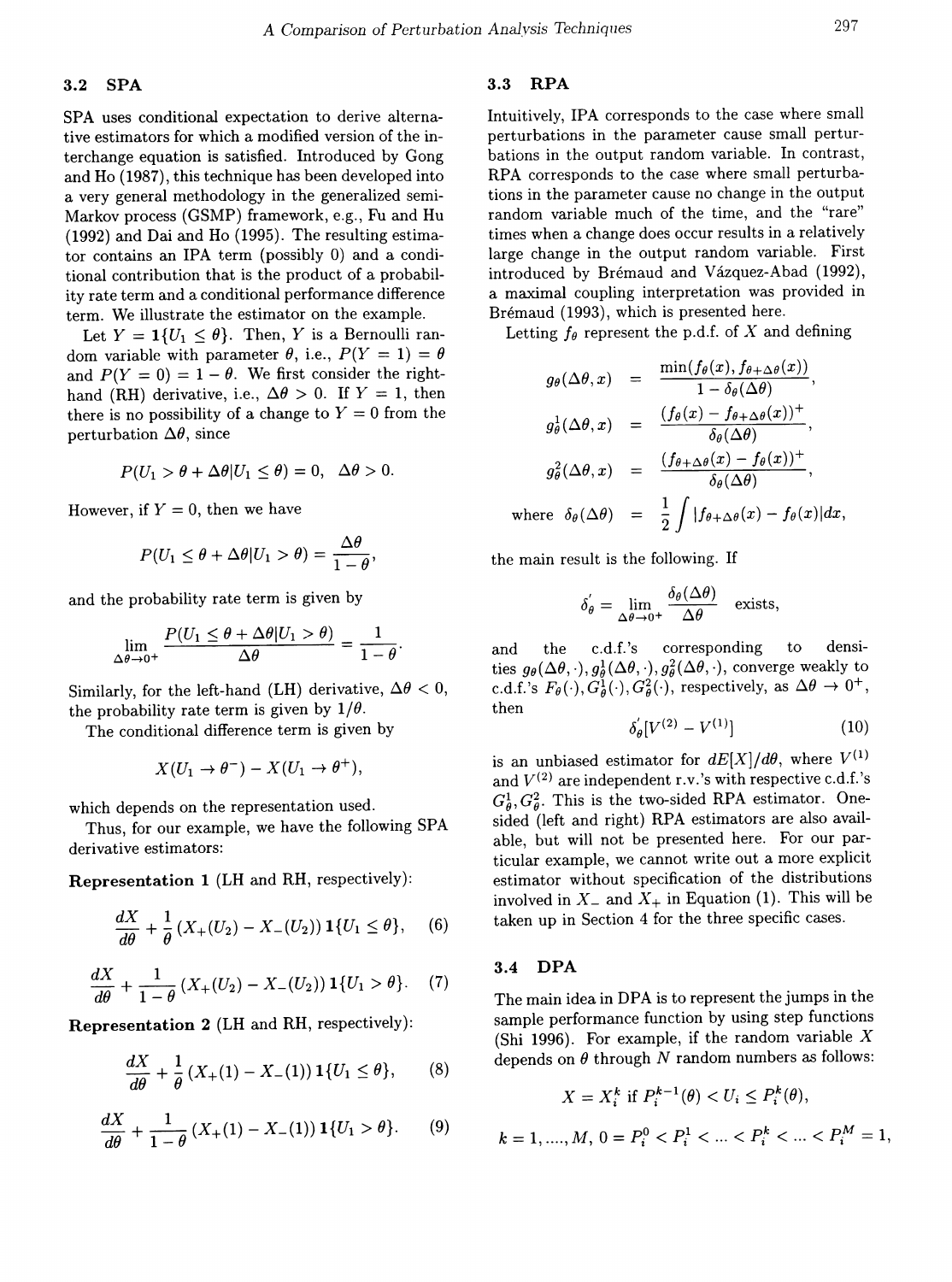where the  $P_i^k$  are cumulative probabilities, then the DPA estimator is given by

$$
\sum_{i=1}^N\sum_{k=1}^{M-1}\left(L_i^k-L_i^{k+1}\right)\frac{dP_i^k(\theta)}{d\theta}.
$$

For our example, we obtain the following estimators.

Representation 1:

$$
\frac{dX}{d\theta} + (X_+(U_2) - X_-(U_2))\,. \tag{11}
$$

Representation 2:

$$
\frac{dX}{d\theta} + (X_+(1) - X_-(1))\,. \tag{12}
$$

### 3.5 APA

The APA method is an extension of IPA that attempts to partition the sample space into a finite number of sets with the same event sequence (Gaivoronski et al. 1992). Here, for the case of a single random variable, we will simplify the exposition considerably. Assume that the sample space can be partitioned into a finite number of sets  $\{E_1, ..., E_M\}$ (events in the probability space) such that for each  $E_i$ , there is a corresponding  $(P_i^{\min}, P_i^{\max}] \subset (0,1]$  on which X is uniformly differentiable with respect to  $\theta$ . Then, the APA estimator is given by

$$
\frac{dX}{d\theta} + \sum_{j=1}^{M} \frac{X(P_j^{\max})\frac{d}{d\theta}P_j^{\max} - X(P_j^{\min})\frac{d}{d\theta}P_j^{\min}}{P_j^{\max} - P_j^{\min}}\mathbf{1}\{E_j\}.
$$

For our example, we obtain

Representation 1:

$$
\frac{dX}{d\theta} + \frac{X_+(U_2)}{\theta} \mathbf{1} \{ U_1 \le \theta \} - \frac{X_-(U_2)}{1-\theta} \mathbf{1} \{ U_1 > \theta \}. \tag{13}
$$

Representation 2: APA:

$$
\frac{dX}{d\theta} + \frac{X_+(1)}{\theta} \mathbf{1} \{ U_1 \le \theta \} - \frac{X_-(1)}{1-\theta} \mathbf{1} \{ U_1 > \theta \}. \tag{14}
$$

### 4 SPECIFIC CASES

We now consider three specific cases of (1). In the first case, IPA works for neither representation. In the second case, IPA works for Representation 2, but not for 1. In the third case, IPA works for Representation 1 (but not for 2), in spite of the fact that the function is a.s. *discontinuous.* Note that this cannot happen for Representation 2 (across the breakpoint). The corresponding SPA, RPA, DPA, and APA estimators obtained via Equations (6) through (14) are then presented for each of the two representations (RPA is discussed first, because it is independent of the representation). Note that even when the IPA estimator is unbiased, the other estimators may be different (though equal in expectation).

#### 4.1 CASE 1

$$
X = \left\{ \begin{array}{ll} U(0,\theta) & \text{w.p. } \theta \\ 0.5 & \text{w.p. } 1 - \theta \end{array} \right..
$$

Then,  $E[X] = 0.5(\theta^2 - \theta + 1)$ ,  $dE[X]/d\theta = \theta - 0.5$ . Since  $X_+(U) = \theta U$ ,  $X_-(U) = 0.5$ , applying Propositions 1 and 2, IPA fails for both representations. For this case, the RPA "estimator" turns out to be the exact answer  $(\theta - 0.5)$ , since  $\delta_{\theta}(\Delta \theta) = \Delta \theta$ , and  $g_{\theta}^{1}(\Delta\theta,\cdot)$  and  $g_{\theta}^{2}(\Delta\theta,\cdot)$  converge to masses at  $\theta$  and 0.5, respectively. The other estimators follow.

### Representation 1:

$$
X = \begin{cases} \theta U_2 & \text{if } U_1 \le \theta \\ 0.5 & \text{if } U_1 > \theta \end{cases}.
$$

$$
\frac{dX}{d\theta} = \begin{cases} U_2 & \text{if } U_1 \le \theta \\ 0 & \text{if } U_1 > \theta \end{cases}.
$$

The IPA estimator has expectation  $E[dX/d\theta]$  =  $0.5\theta \neq dE[X]/d\theta$ , and hence is biased. SPA (LH):

$$
\frac{dX}{d\theta} + \frac{1}{\theta} (\theta U_2 - 0.5) \mathbf{1}\{U_1 \leq \theta\}.
$$

SPA (RH):

$$
\frac{dX}{d\theta} + \frac{1}{1-\theta} (\theta U_2 - 0.5) \mathbf{1} \{U_1 > \theta\}.
$$

DPA:

$$
\frac{dX}{d\theta} + (\theta U_2 - 0.5)\,.
$$

$$
\frac{dX}{d\theta} + \frac{\theta U_2}{\theta} \mathbf{1}\{U_1 \le \theta\} - \frac{0.5}{1-\theta} \mathbf{1}\{U_1 > \theta\}.
$$

Representation 2:

$$
X = \begin{cases} U_1 & \text{if } U_1 \le \theta \\ 0.5 & \text{if } U_1 > \theta \end{cases}
$$

$$
\frac{dX}{d\theta} = 0.
$$

IPA is clearly biased, since it yields identically zero. SPA (LH):

$$
\frac{1}{\theta} \left( \theta - 0.5 \right) \mathbf{1} \{ U_1 \le \theta \}.
$$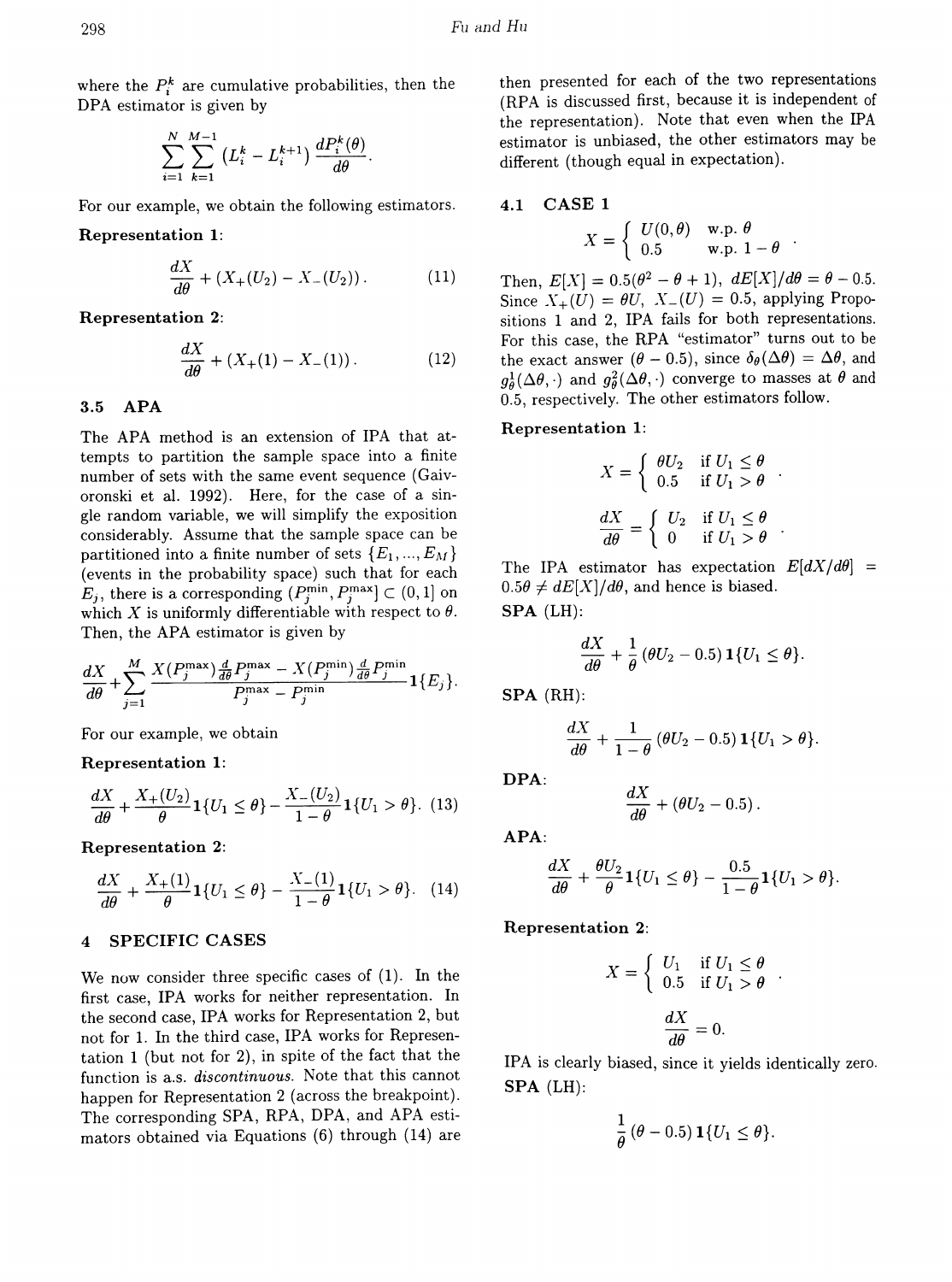$$
\frac{1}{1-\theta} (\theta - 0.5) \mathbf{1} \{ U_1 > \theta \}.
$$
\n
$$
X = \begin{cases} U_1 & \text{if } U_1 \le \theta \\ \theta & \text{if } U_1 > \theta \end{cases}
$$

DPA:

$$
-0.5.
$$

APA:

$$
\mathbf{1}\{U_1 \leq \theta\} - \frac{0.5}{1-\theta}\mathbf{1}\{U_1 > \theta\}
$$

From this case, we note the following:

- the DPA estimator can be obtained from the SPA estimators via appropriate unconditioning;
- the DPA estimator for Representation 2 coincides with the RPA estimator; however, this is not true for Representation 1;
- the RPA estimator is independent of the representation.

# 4.2 CASE 2

$$
X = \left\{ \begin{array}{ll} U(0,\theta) & \textrm{w.p.} \ \theta \\ \theta & \textrm{w.p.} \ 1-\theta \end{array} \right. .
$$

Then,  $E[X] = \theta - 0.5\theta^2$ ,  $dE[X]/d\theta = 1 - \theta$ . Since  $X_+(U) = \theta U$ ,  $X_-(U) = \theta$ , applying Propositions 1 and 2, IPA works for Representation 2, but fails for 1. For this example, RPA does not apply, as the limit defining  $\delta_{\theta}^{'}$  is infinity. The other estimators follow.

# Representation 1:

$$
X = \begin{cases} \theta U_2 & \text{if } U_1 \le \theta \\ \theta & \text{if } U_1 > \theta \end{cases}.
$$

$$
\frac{dX}{d\theta} = \begin{cases} U_2 & \text{if } U_1 \le \theta \\ 1 & \text{if } U_1 > \theta \end{cases}.
$$

The IPA estimator has expectation  $E[dX/d\theta] = 1 0.5\theta \neq dE[X]/d\theta$ , and hence is biased.

SPA (LH):

$$
\frac{dX}{d\theta} + (U_2 - 1) \mathbf{1} \{U_1 \leq \theta\}.
$$

SPA (RH):

$$
\frac{dX}{d\theta}+\frac{\theta}{1-\theta}\left(U_2-1\right)\mathbf{1}\{U_1>\theta\}.
$$

DPA:

$$
\frac{dX}{d\theta}+\theta\left( U_{2}-1\right) .
$$

APA:

$$
\frac{dX}{d\theta}+U_2\mathbf{1}{U_1 \leq \theta}-\frac{\theta}{1-\theta}\mathbf{1}{U_1 > \theta}.
$$

# SPA (RH): Representation 2:

$$
X = \begin{cases} U_1 & \text{if } U_1 \le \theta \\ \theta & \text{if } U_1 > \theta \end{cases}.
$$
  

$$
\theta - 0.5.
$$
  

$$
\frac{dX}{d\theta} = \begin{cases} 0 & \text{if } U_1 \le \theta \\ 1 & \text{if } U_1 > \theta \end{cases}.
$$

Here the IPA estimator is unbiased, since  $E[dX/d\theta] =$  $1 - \theta$ . Furthermore, we have

$$
X_+(1) = \theta = X_-(1),
$$

so both SPA estimators and the DPA estimator reduce to the IPA estimator, which is unbiased. The additional term in the APA estimator, however, is nonzero, but it clearly must have zero expectation. APA:

$$
\frac{dX}{d\theta} + \mathbf{1}\{U_1 \leq \theta\} - \frac{\theta}{1-\theta}\mathbf{1}\{U_1 > \theta\}.
$$

### 4.3 CASE 3

$$
X = \left\{ \begin{array}{ll} U(0,\theta) & \text{w.p. } \theta \\ 0.5\theta & \text{w.p. } 1 - \theta \end{array} \right..
$$

Then,  $E[X] = 0.5\theta$ ,  $dE[X]/d\theta = 0.5$ . Since  $X_+(U) = \theta U$ ,  $X_-(U) = 0.5\theta$ , applying Propositions 1 and 2, IPA works for Representation 1, but fails for 2. Again, for this example, RPA does not apply. The other estimators follow.

## Representation 1:

$$
X = \begin{cases} \theta U_2 & \text{if } U_1 \le \theta \\ 0.5\theta & \text{if } U_1 > \theta \end{cases}
$$

$$
\frac{dX}{d\theta} = \begin{cases} U_2 & \text{if } U_1 \le \theta \\ 0.5 & \text{if } U_1 > \theta \end{cases}
$$

We note that IPA works for this case,  $E[dX/d\theta] =$ 0.5, even though it is not a.s. continuous. In fact, it is continuous when  $U_2 = 0.5$ , which occurs w.p. 0. Even though IPA works, the other estimators still have additional terms that clearly must have expectation zero.

$$
\mathbf{SPA} \ (\mathbf{LH})
$$
:

$$
\frac{dX}{d\theta} + (U_2 - 0.5) \mathbf{1} \{ U_1 \le \theta \}.
$$

SPA (RH):

(i):  
\n
$$
\frac{dX}{d\theta} + \frac{\theta}{1-\theta}(U_2 - 0.5)1\{U_1 > \theta\}.
$$

DPA:

$$
\frac{dX}{d\theta} + \theta(U_2 - 0.5).
$$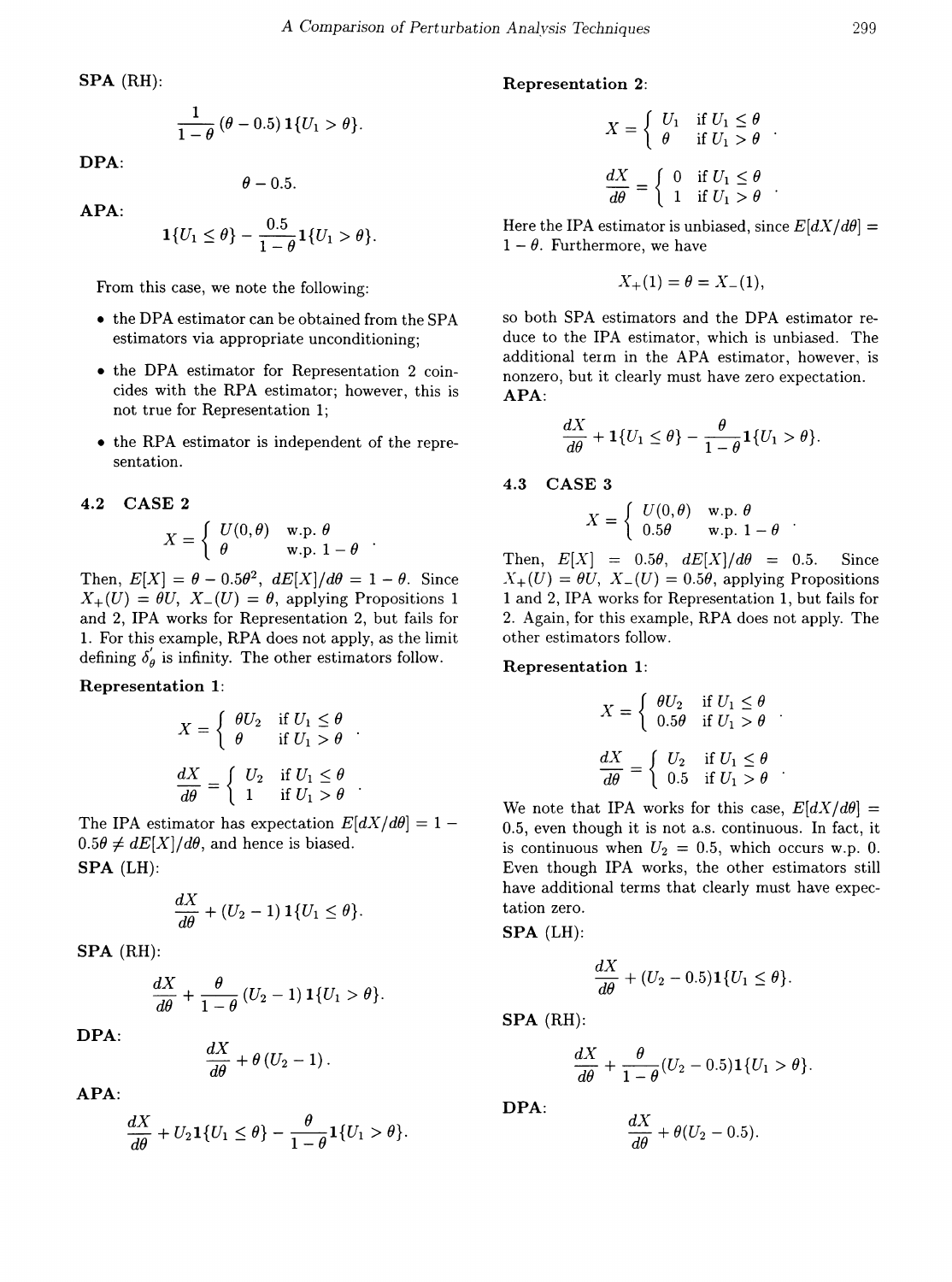$$
\frac{dX}{d\theta} + U_2 \mathbf{1}\{U_1 \leq \theta\} - \frac{0.5\theta}{1-\theta} \mathbf{1}\{U_1 > \theta\}.
$$

Representation 2:

$$
X = \begin{cases} U_1 & \text{if } U_1 \le \theta \\ 0.5\theta & \text{if } U_1 > \theta \end{cases}.
$$

$$
\frac{dX}{d\theta} = \begin{cases} 0 & \text{if } U_1 \le \theta \\ 0.5 & \text{if } U_1 > \theta \end{cases}.
$$

The IPA estimator has expectation  $E[dX/d\theta]$  =  $0.5(1 - \theta) \neq dE[X]/d\theta$ , and hence is biased. SPA (LH):

$$
\frac{dX}{d\theta} + 0.51\{U_1 \le \theta\}.
$$

SPA (RH):

$$
\frac{dX}{d\theta} + \frac{0.5}{1-\theta}1\{U_1 > \theta\}.
$$

DPA:

$$
\frac{dX}{d\theta} + 0.5\theta.
$$

APA:

$$
\frac{dX}{d\theta} + \mathbf{1}\{U_1 \leq \theta\} - \frac{0.5\theta}{1-\theta}\mathbf{1}\{U_1 > \theta\}.
$$

# 5 CONCLUSIONS

For this simple example, we have developed necessary and sufficient conditions for unbiasedness of the IPA estimator. The conditions clearly depend on the representation, as Propositions 1 and 2 indicate. When IPA fails, the other techniques (SPA, DPA, RPA, APA) can almost always be applied. All but RPA can be considered extensions or generalizations of IPA, and this is evident in the example where each contains the IPA estimator as a component of the total estimator. Furthermore, RPA is independent of the process representation. In fact, it has been pointed out by a number of researchers that RPA is more closely akin to the so-called weak derivative estimators (Pflug 1992). On the other hand, in certain problems, the RPA estimator coincides with the DPA estimator (Shi 1996), but the latter depends on the representation. The example also illuminates the fact that DPA and SPA can be viewed as conditional forms of one another. The simple example also showed that aside from IPA, the APA estimator is the only one that can always be estimated directly from the original sample. In fact, the APA estimator often corresponds to the likelihood ratio *j*score function method estimator when the IPA contribution is zero.

### ACKNOWLEDGMENTS

Michael Fu was supported in part by a 1996 Summer Research Grant from the Maryland Business School and by the National Science Foundation under grant EEC-9402384. Jian-Qiang Hu was supported in part by the National Science Foundation under grants EEC-9527422 and DDM-9212368.

# **REFERENCES**

- Brémaud, P. 1993. Maximal coupling and rare perturbation sensitivity analysis, *Queueing Systems: Theory and Applications* 11: 307-333.
- Bremaud, P. and F.J. Vazquez-Abad. 1992. On the pathwise computation of derivatives with respect to the rate of a point process: the phantom RPA method, *Queueing Systems: Theory and Applications* 10: 249-270.
- Dai, L., and Y.C. Ho. 1995. Structural infinitesimal perturbation analysis for derivative estimation in discrete event dynamic systems, *IEEE Transactions on Automatic Control* 40: 1154-1166.
- Fu, M.C. 1994. Optimization via simulation: a review. *Annals of Operations Research* 53: 199-248.
- Fu, M.C. and J. Q. Hu. 1992. Extensions and generalizations of smoothed perturbation analysis in a generalized semi-Markov process framework, *IEEE Transactions on Automatic Control* 37: 1483-1500.
- Fu' M.C. and J. Q. Hu. 1996. *Conditional Monte Carlo: Gradient Estimation and Optimization Applications,* Kluwer Academic Publishers, forthcoming.
- Gaivoronski, A., L.Y. Shi, and R.S. Sreenivas. 1992. Augmented infinitesimal perturbation analysis: an alternate explanation, *Discrete Event Dynamic Systems: Theory and Applications,* 2: 121-138.
- Glasserman, P. 1991. *Gradient Estimation Via Perturbation Analysis,* Kluwer Academic.
- Gong, W.B. and Y.C. Ho. 1987. Smoothed perturbation analysis of discrete-event dynamic systems, *IEEE Transactions on Automatic Control* 32: 858- 867.
- Ho, Y.C. and X.R. Cao. 1991. *Discrete Event Dynamic Systems and Perturbation Analysis,* Kluwer Academic.
- Pflug, G. Ch. 1992. Gradient estimates for the performance of Markov chains and discrete event processes, *Annals of Operations Research* 39: 173-194.
- Shi, L. Y. 1996. Discontinuous perturbation analysis of discrete event dynamic systems, to appear in *IEEE Transactions on Automatic Control.*